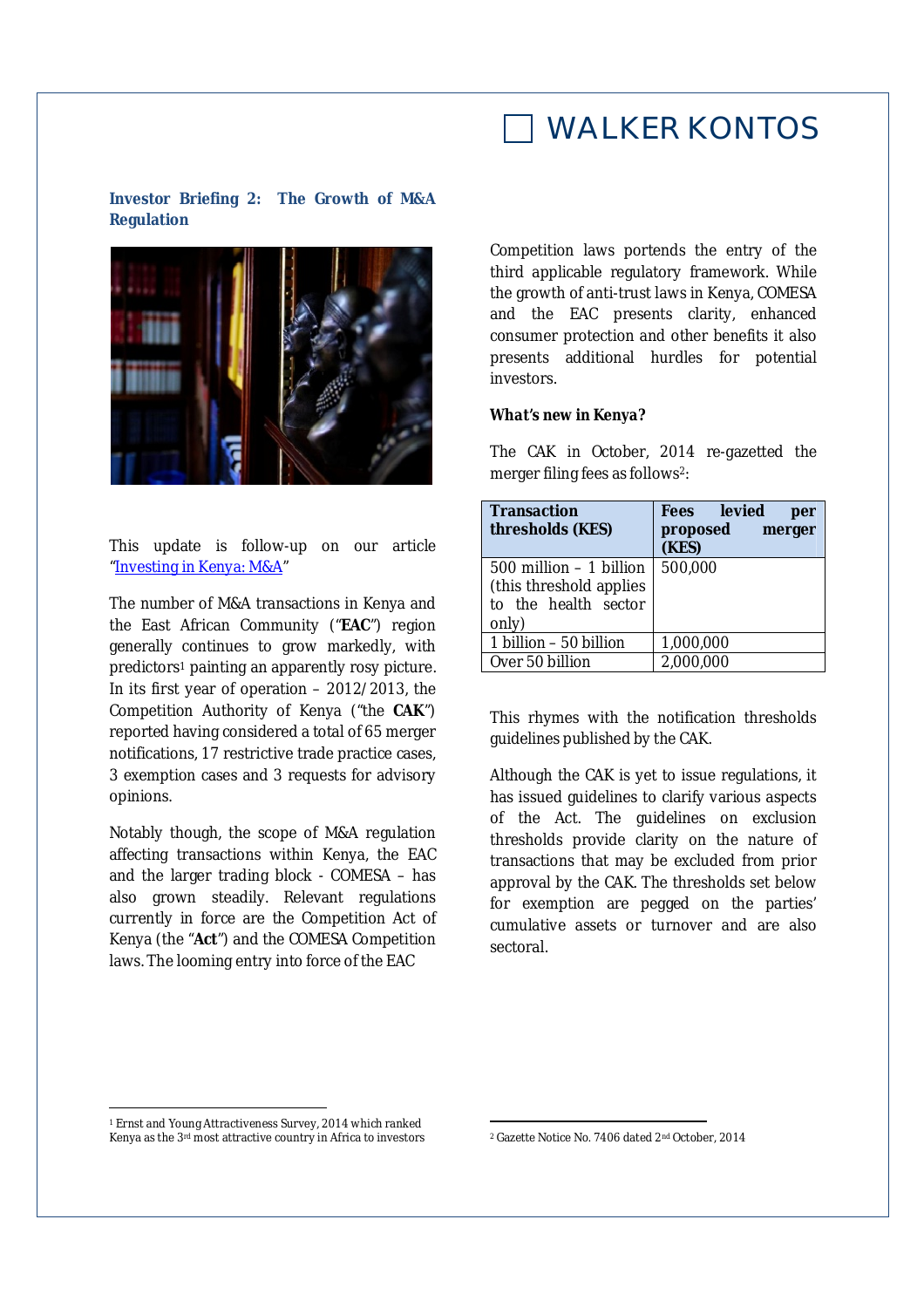# WALKER KONTOS

| <b>Sector</b>               | Non-Excludable  <br><b>Minimum</b><br><b>Threshold</b>                                                        | <b>Excludable Threshold</b>                                           |
|-----------------------------|---------------------------------------------------------------------------------------------------------------|-----------------------------------------------------------------------|
| <b>General undertakings</b> | Combined threshold of KES 1<br>billion and turnover of target<br>undertaking is more than KES 100<br>million  | If combined turnover is between KES 100<br>million and KES 1 billion  |
| <b>Health care sector</b>   | Combined threshold of KES 500<br>million and turnover of target<br>undertaking is more than KES 50<br>million | If combined turnover is between KES 50<br>million and KES 500 million |
| Carbon based mineral        | Value of reserves, rights and                                                                                 | If the value of reserves, rights and                                  |
| sector (includes oil,       | associated exploration assets to be                                                                           | associated exploration assets is less than                            |
| natural gas or coal but     | held as a result of merger is more                                                                            | KES 4 billion                                                         |
| not their downstream        | than KES 4 billion                                                                                            |                                                                       |
| retailing)                  |                                                                                                               |                                                                       |
| Oils Sector (where the      | Value of reserves is below KES 4                                                                              |                                                                       |
| involves<br>merger          | billion                                                                                                       |                                                                       |
| pipelines and pipeline      |                                                                                                               |                                                                       |
| systems receiving oil       |                                                                                                               |                                                                       |
| and gas from fields         |                                                                                                               |                                                                       |
| belonging<br>to<br>&        |                                                                                                               |                                                                       |
| passing through the         |                                                                                                               |                                                                       |
| meters of the target        |                                                                                                               |                                                                       |

Transaction appraisals consider whether the proposed transaction will result in substantial lessening of competition and apply the public interest test. Assessments of the likelihood of substantial lessening of competition primarily focus on possible market disruptions including strengthening of positions of dominance and the minimization of efficiency in production and distribution among others. Export mergers are likely to be under less scrutiny for this criterion.

The public interest test is essentially an assessment of what impact the proposed transaction will have on existing jobs vis-à-vis the likely efficiencies to be gained from the transaction. This is hardly surprising bearing in mind the proactive stance to job creation and protection globally.

### *CAK, CCC and ECA; three strikes?*

M&A transactions within the COMESA block, as discussed in Part 1 of our investor briefing series, are subject to the jurisdiction of the COMESA Competition Commission (the "CCC"). The looming entry into force of the EAC Competition Act and the establishment of the EAC Competition Authority will create three parallel regulatory regimes to which M&A transactions are subject to in Kenya. The EAC Competition Act applies to all economic activities and sectors having a cross-border effect within the block as does the COMESA framework.

The COMESA Determination of Merger Notification Threshold Guidelines require merger notifications where either one or both the acquiring and target firms operate in two or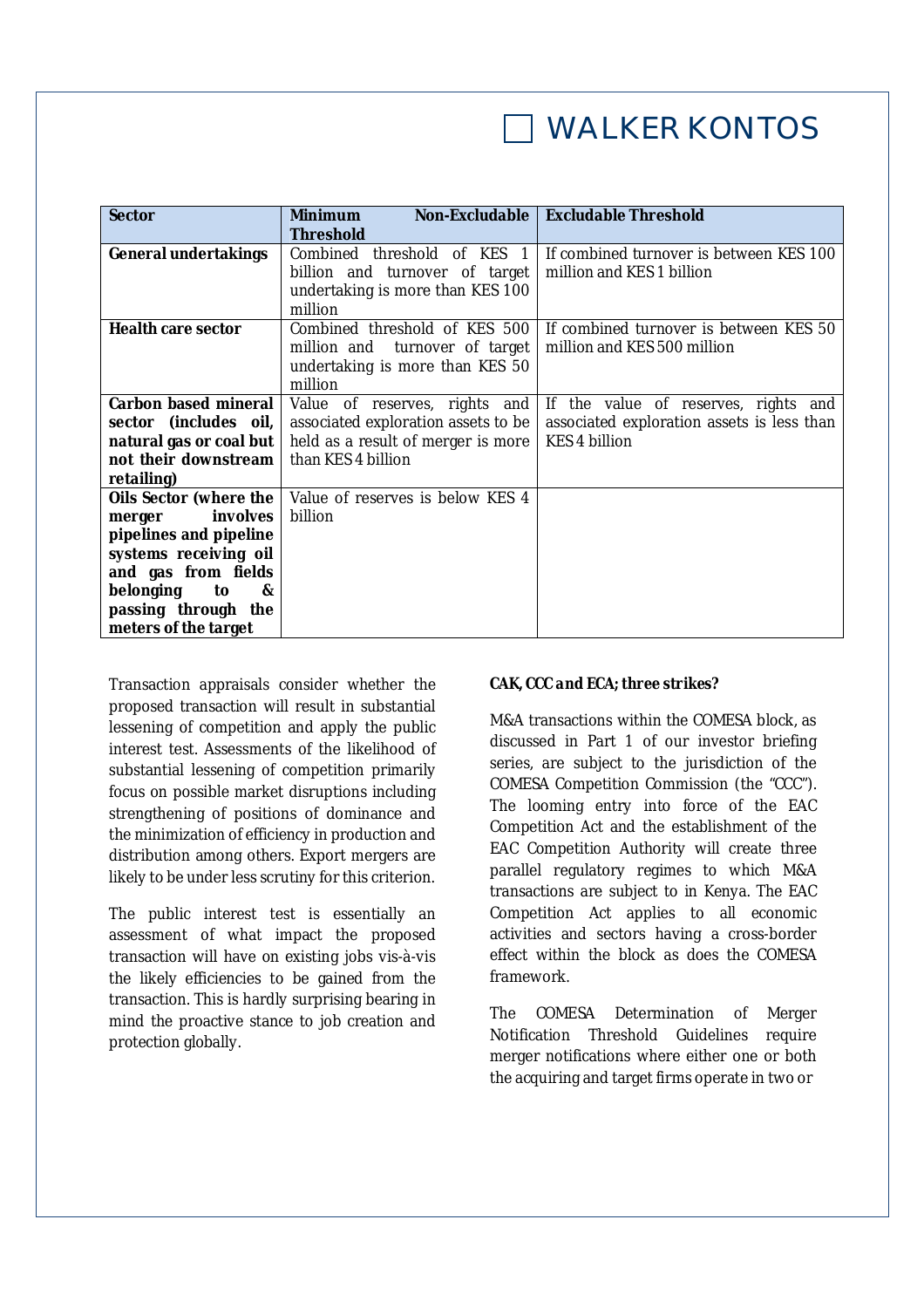more member states. This position was clarified by the COMESA Merger Assessment Guidelines, 2014 which define operating as an undertaking having an annual turnover or value of assets in any member state exceeding US \$ 5million. Additionally, the merger ought to have a regional dimension. If more than two-thirds of the annual turnover or value of assets of each of the merging parties is achieved within one and the same member state then such a merger is deemed not to have a regional dimension and is not notifiable. This clarification offers some relief with respect to the merger notification thresholds which were previously set at zero, effectively making all mergers notifiable.

The COMESA Assessment Guidelines also provide for pre-notification consultation either in person on phone or by any other appropriate means. Pre-notification consultation is an effective way for parties to get clarification from CCC as to whether the intended transaction is a notifiable merger and on any other matters. Parties may also request for comfort letters from CCC which categorises/distinguishes whether the intended transaction as a notifiable merger or not. Comfort letters are to be issued within 21 days of request. The clarifications on notification thresholds and the inclusion of prenotification consultation and comfort letters by CCC are a welcome reprieve for investors as the process is considerably clearer and shorter for non-notifiable mergers. The possibility of losing US \$ 500,000 on an unnecessary notification is also significantly lower.

The EAC Competition Act, similar to its counterparts, requires approval by the EAC Competition Authority (the "ECA") prior to the coming into effect of any proposed merger or acquisition. However, the ECA is yet to define its notification thresholds and has not defined a 'cross-border effect' which means that all

## WALKER KONTOS

mergers within the EAC member states have to be notified to the ECA.

The EAC – comprising Kenya, Tanzania, Uganda, Rwanda and Burundi – is geographically speaking, essentially a subset within the larger COMESA block. The COMESA framework describes itself as having primacy over domestic laws but does not grant the CCC exclusive jurisdiction to assess regional mergers. Essentially therefore approvals from all three regulatory bodies may have to be sought for transactions affecting two or more countries within EAC and COMESA. The approval application is naturally accompanied by the filing fees which vary in Kenya as tabulated above. The merger filing fees for EAC are yet to be determined while that for COMESA varies up to a maximum of COM\$ 500,000 (the COM dollar being equivalent to the US dollar) Approval by the ECA is to be made within 45 days. The CAK issues its approval within 60 days and the CCC issues its approval within 120 days.

As it is, the cost of notifiable transactions with 'cross border' effect touching any two EAC countries will be significantly higher owing to the need, in certain cases, to get all three approvals. The procedure itself becomes unduly long as well. Paradoxically, if a domestic regulator approves a transaction with 'cross border' effect, the CCC or the ECA can decline to issue an approval.

The existence of these parallel regulatory regimes without a centralised co-ordination or referral mechanism will undoubtedly result in continued challenges to the applicability of the regional laws. The question fundamentally becomes one of supremacy of law. While both the COMESA and EAC regimes aspire to a form of supra-nation none have fully attained this status. In addition the question of the